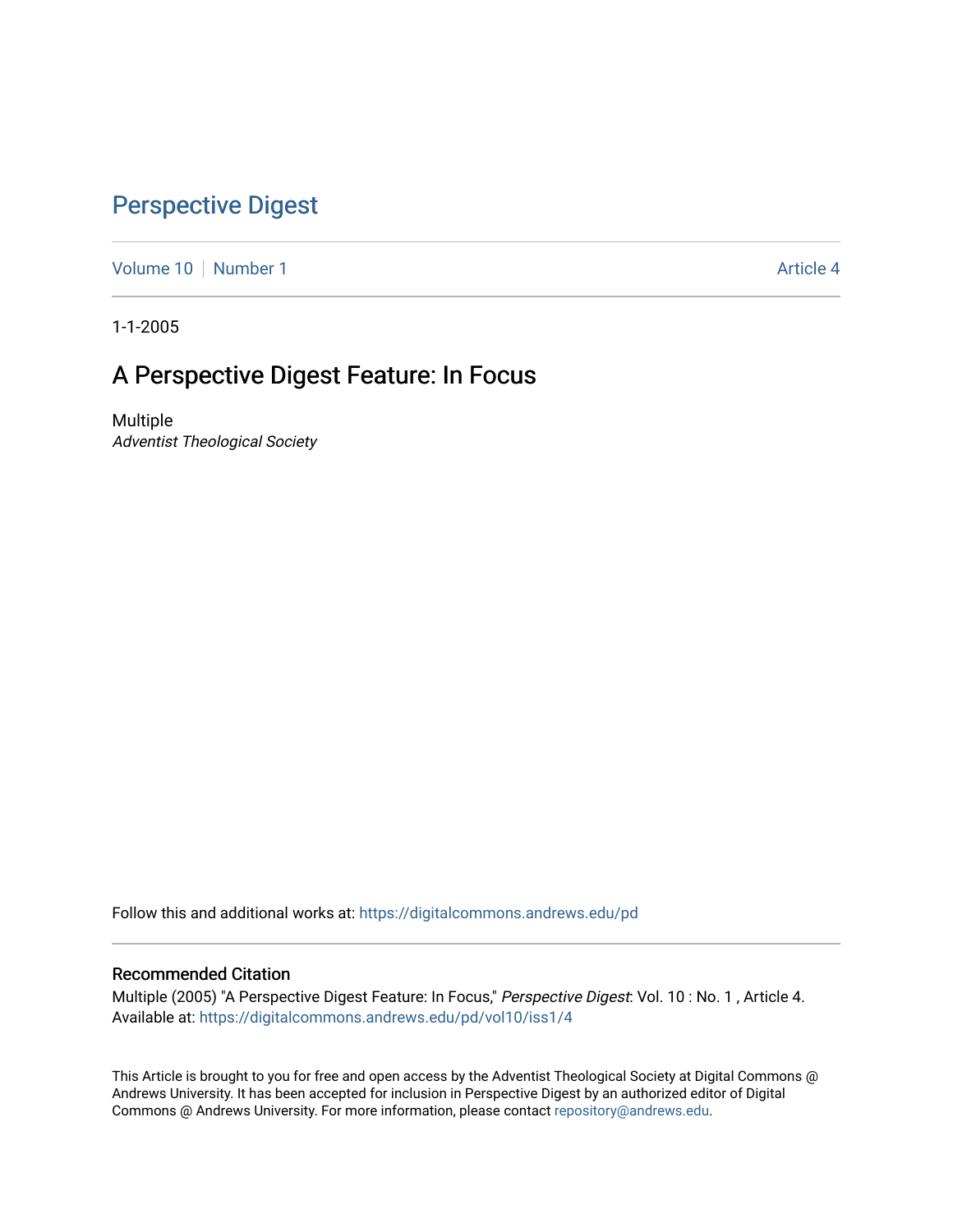# IN FOCUS

#### A LIVING FAITH

I've dreamed many dreams that never came true,

I've seen them vanish at dawn,

But I've realized enough of my dreams, thank God,

To make me want to dream on.

I've prayed many prayers when no answer came,

Though I waited patient and long,

But answers have come to enough of my prayers,

To make me keep praying on.

I've trusted many a friend that failed,

And left me to weep alone,

But I've found enough of my friends true blue,

To make me keep praying on.

I've sown many seeds that fell by the way,

For the birds to feed upon,

But I've held enough golden sheaves in my hands,

To make me keep sowing on.

I've dined the cup of disappoint-

ment and pain,

And gone many days without song,

But, I've sipped enough nectar from the roses of life,

To make me want to live on.

—Hubert E. Smith

One Liners From My Friend Beaudreaux

1. Give God what's right—not what's left.

2. Man's way leads to a hopeless end; God's way leads to an endless hope.

3. A lot of kneeling will keep you in good standing.

4. He who kneels before God can stand before anyone.

5. In the sentence of life, the devil may be a comma—but never let him be the period.

6. Don't put a question mark where God puts a period.

7. Are you wrinkled with burdens? Come to the church for a face-lift.

8. When praying, don't give God instructions—just report for duty.

9. Don't wait for six strong men to take you to church.